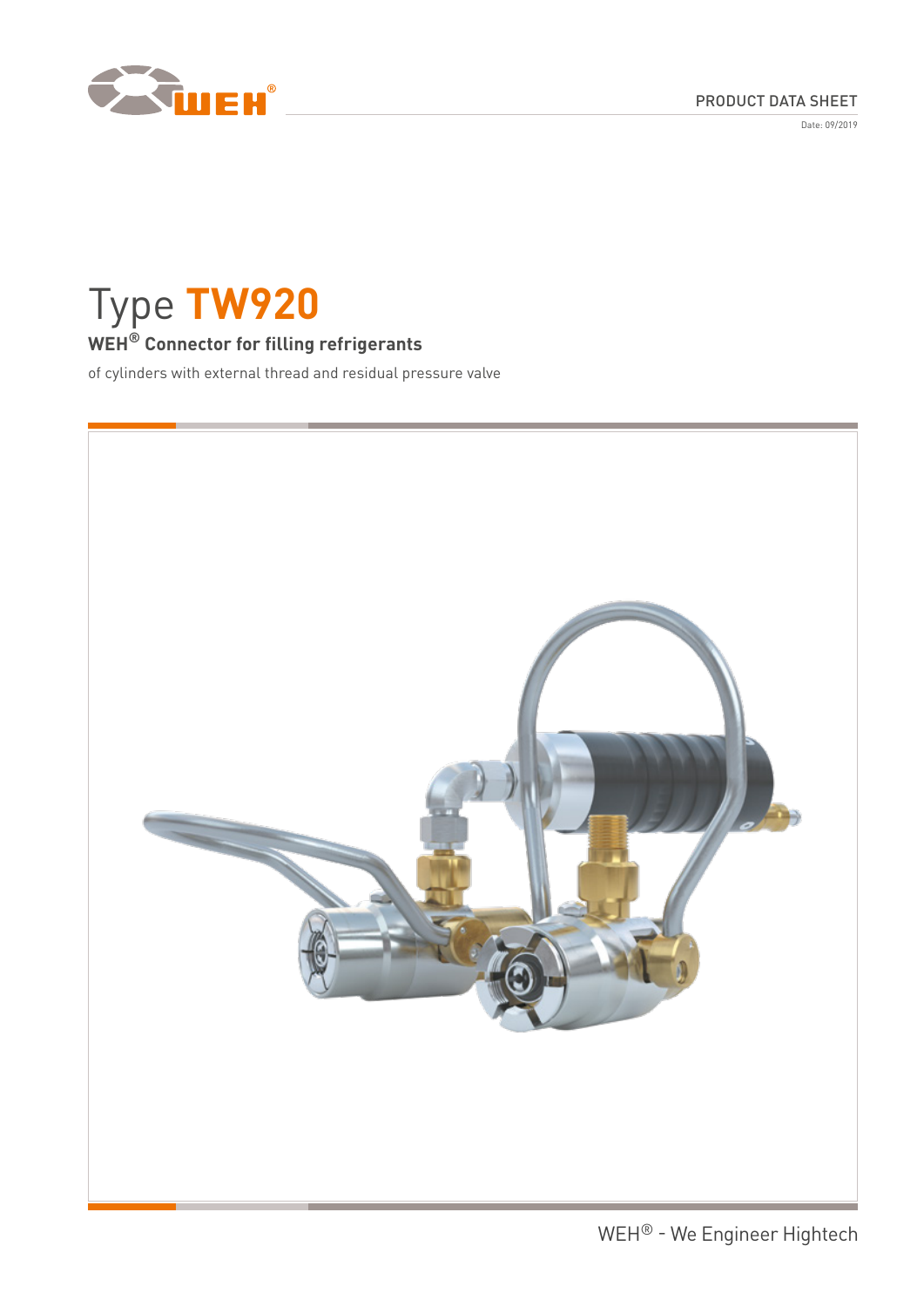# **General**

### **DESCRIPTION**



### Features

- For cylinder valves with external thread and residual pressure valve
- Connection in seconds
- No hand tightening required
- Simplifies the connecting and filling procedure
- Suitable for right or left handed operation
- Pin within the valve is actuated automatically
- RPV is not removed from the valve so it can be used again
- WEH® Jaw locking mechanism

The WEH<sup>®</sup> TW920 Quick connector for filling refrigerants overcomes the need to remove the cylinder valve cartridge when filling thus facilitating cylinder connection and filling.

When applying pressure, the piston of the WEH® Connector moves forward and pulls out the pin of the residual pressure valve. Then filling procedure can start.

### WEH<sup>®</sup> TW920 with pneumatic linear valve

As an option the TW920 quick connector is available with an integrated pneumatic linear valve with a sliding sleeve valve for the pilot pressure port ʻP1' and a venting port ʻC1'. In order to vent back the residual gas, a venting line can also be fitted.

The WEH<sup>®</sup> TW920 is equipped with a HNBR front seal. Other sealing materials on request. It is the customer's responsibility to clarify the media compatibility.

### Application

Quick connector for filling refrigerants of cylinders with external thread and residual pressure valve.

### TECHNICAL DATA

| Characteristic                          | <b>Basic version</b>                                                                     |
|-----------------------------------------|------------------------------------------------------------------------------------------|
| Max. allowable<br>operating pressure PS | $40$ har                                                                                 |
| Pilot pressure                          | 6 - 8 bar (for opening residual pressure valve)                                          |
| Temperature range                       | $-10$ °C up to $+80$ °C                                                                  |
| Connection A                            | W21.8x1/14"<br>for special cylinder valve with pin to pull out                           |
| Actuation                               | Manual actuation via operating loop<br>(loop depending on type of cylinder valve)        |
| Material                                | Brass and corrosion-resistant stainless steel;<br>protection sleeve (linar valve) of POM |
| Sealing material                        | Front seal of HNBR                                                                       |

Example of use:



Other designs on request



TW920 with linear valve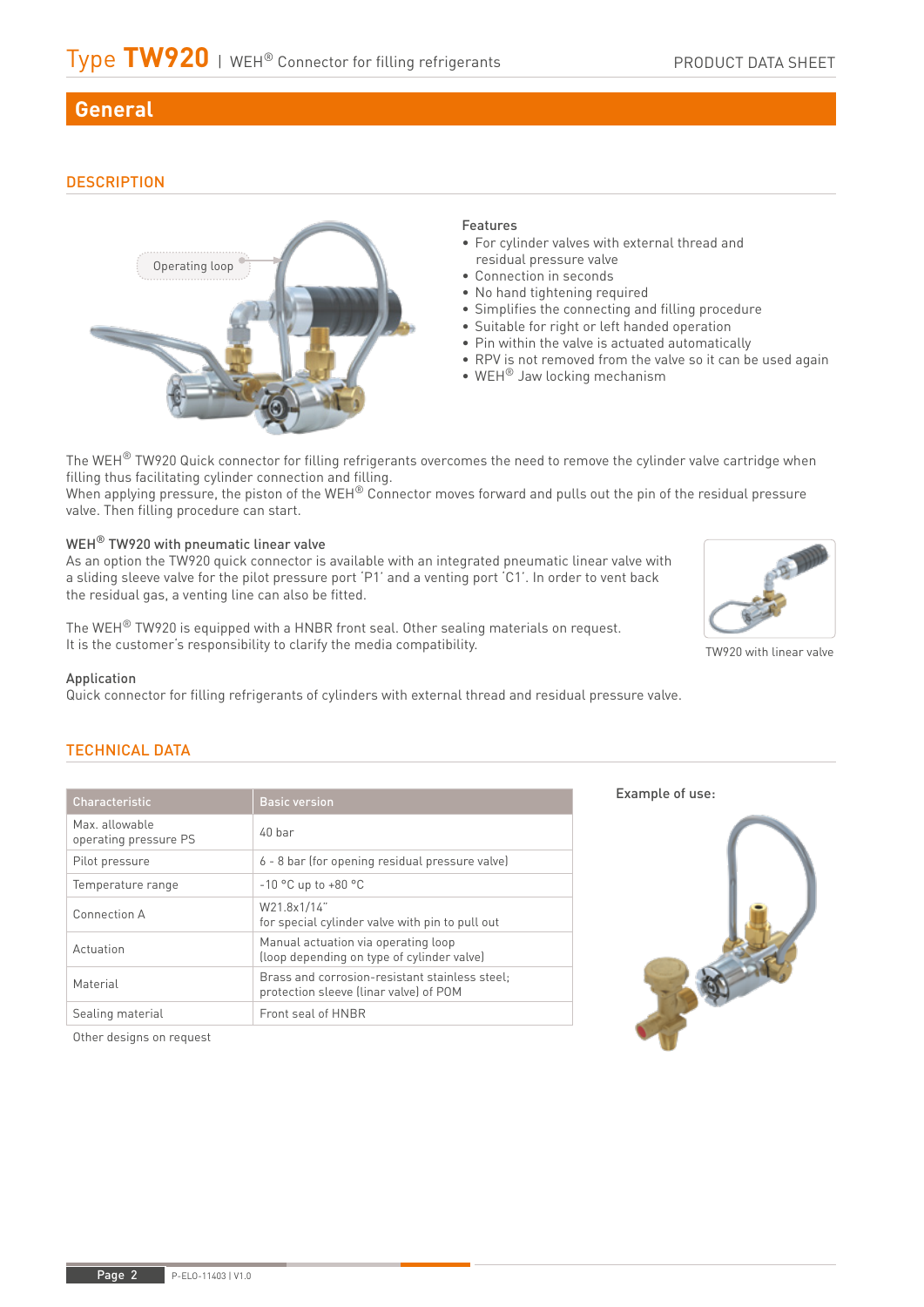# **Ordering**

# ORDERING | WEH® TW920 Quick connector

approx. dimensions (mm)



| Part No. | Description | lexternal thread] | B <sub>1</sub><br>lexternal threadl | $\sim$ | D <sub>2</sub> | D <sub>3</sub> | $\Box$ | $\overline{\phantom{a}}$ $\overline{\phantom{a}}$ $\overline{\phantom{a}}$ | :   L3 | $L$ 4 |             | L6  |
|----------|-------------|-------------------|-------------------------------------|--------|----------------|----------------|--------|----------------------------------------------------------------------------|--------|-------|-------------|-----|
| C1-77826 | TW920       | W21.8x1/14"       | NPT 3/8"                            | 40     | $-$<br>45      | 35             | 195    | 108                                                                        | 4      | 84    | $1^{\circ}$ | 108 |

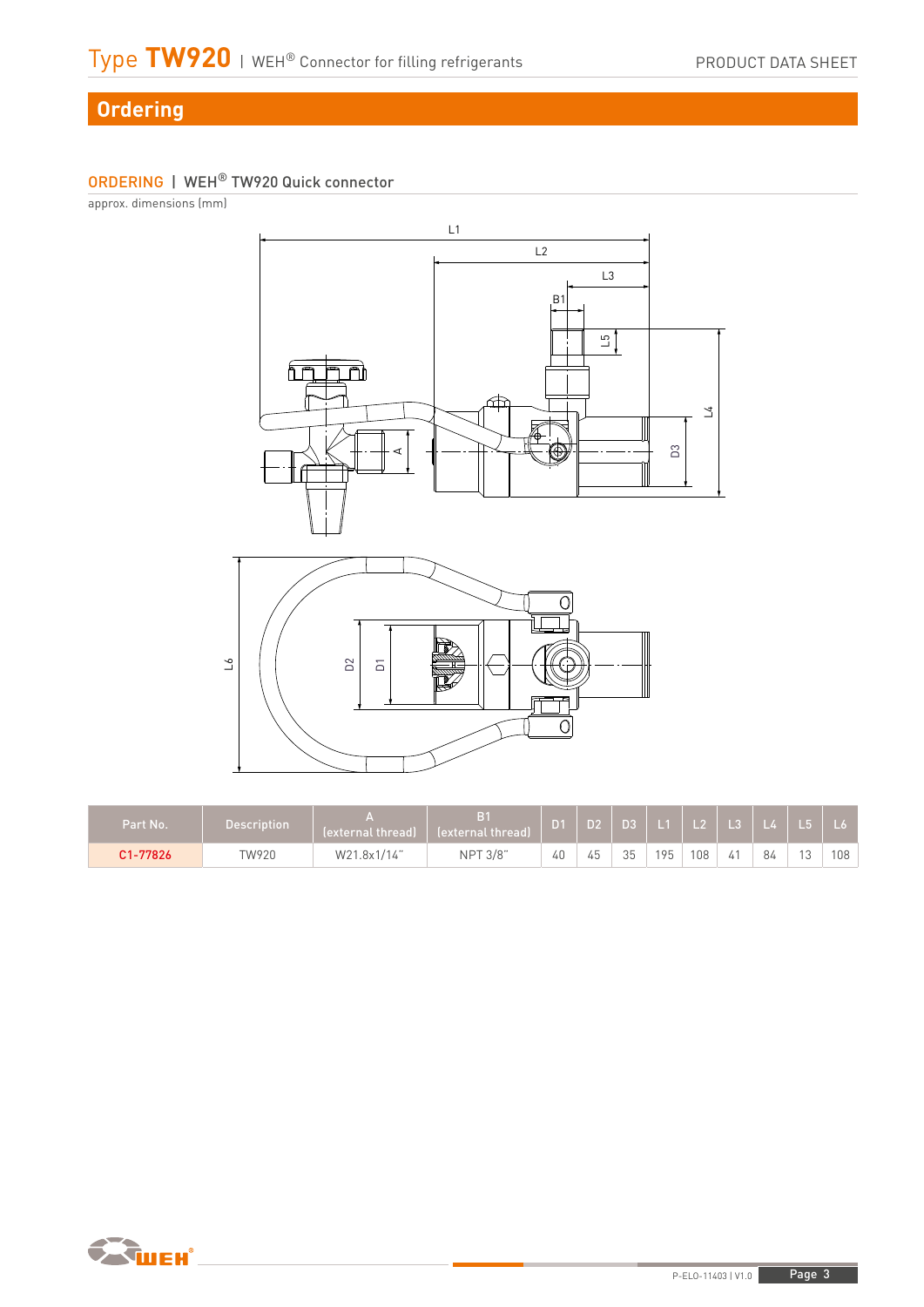# **Ordering / Accessories**

# ORDERING | WEH® TW920 Quick connector with pneumatic linear valve

approx. dimensions (mm)





| Part No. | <b>Description</b>          | A<br><i><u><b>lexternal</b></u></i><br>lthread) | B <sub>1</sub><br>linternal<br>threadl | C <sub>1</sub><br>(internal)<br>threadl | D <sub>1</sub> | D <sub>2</sub> | D <sub>3</sub> |       | L2  | L3    |    |     |
|----------|-----------------------------|-------------------------------------------------|----------------------------------------|-----------------------------------------|----------------|----------------|----------------|-------|-----|-------|----|-----|
| C1-48037 | TW920 incl.<br>linear valve | W21.8x1/14"                                     | G1/4"                                  | M <sub>5</sub>                          | 40             | 45             | 50             | 247.5 | 108 | 124.5 | 27 | 108 |

Other connector sizes and versions on request.

Required information for ordering see page 7, catalogue no. 40.

### **ACCESSORIES**

The following accessories are available for the WEH® TW920:

### WEH® TD1 Swivel joint

The TD1 swivel joint prevents twisting of the hose and enables the axial aligning of the connector.

|                     | lPart No. 1 | Description |            | B2         |  |  |
|---------------------|-------------|-------------|------------|------------|--|--|
| R <sub>2</sub><br>◡ | On request  | LD.         | On request | On request |  |  |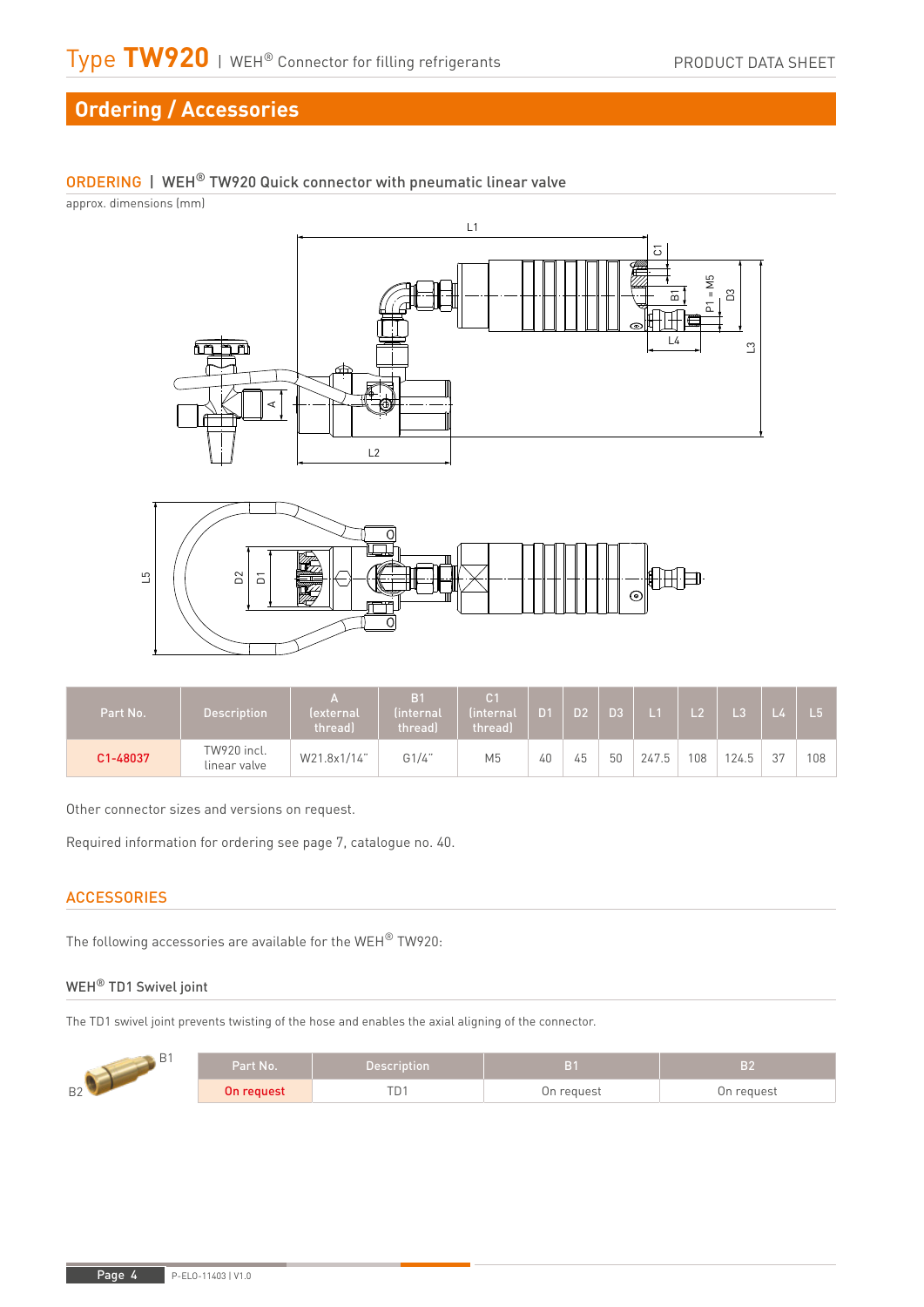# **Accessories / Spare parts**

### Actuations

For the TW920 various actuations, e.g. loops, wire ropes etc. are available in different sizes and forms. Please contact us!

### Adaptors

Adaptors for connecting the quick connector to the filling hose are available on request.

### SPARE PARTS

Various parts are available as spares for the TW920 quick connector:

| Part No.   | <b>Description</b> |
|------------|--------------------|
| On request | Front seal         |

When ordering the front seal, please indicate the part no. engraved on the connector.